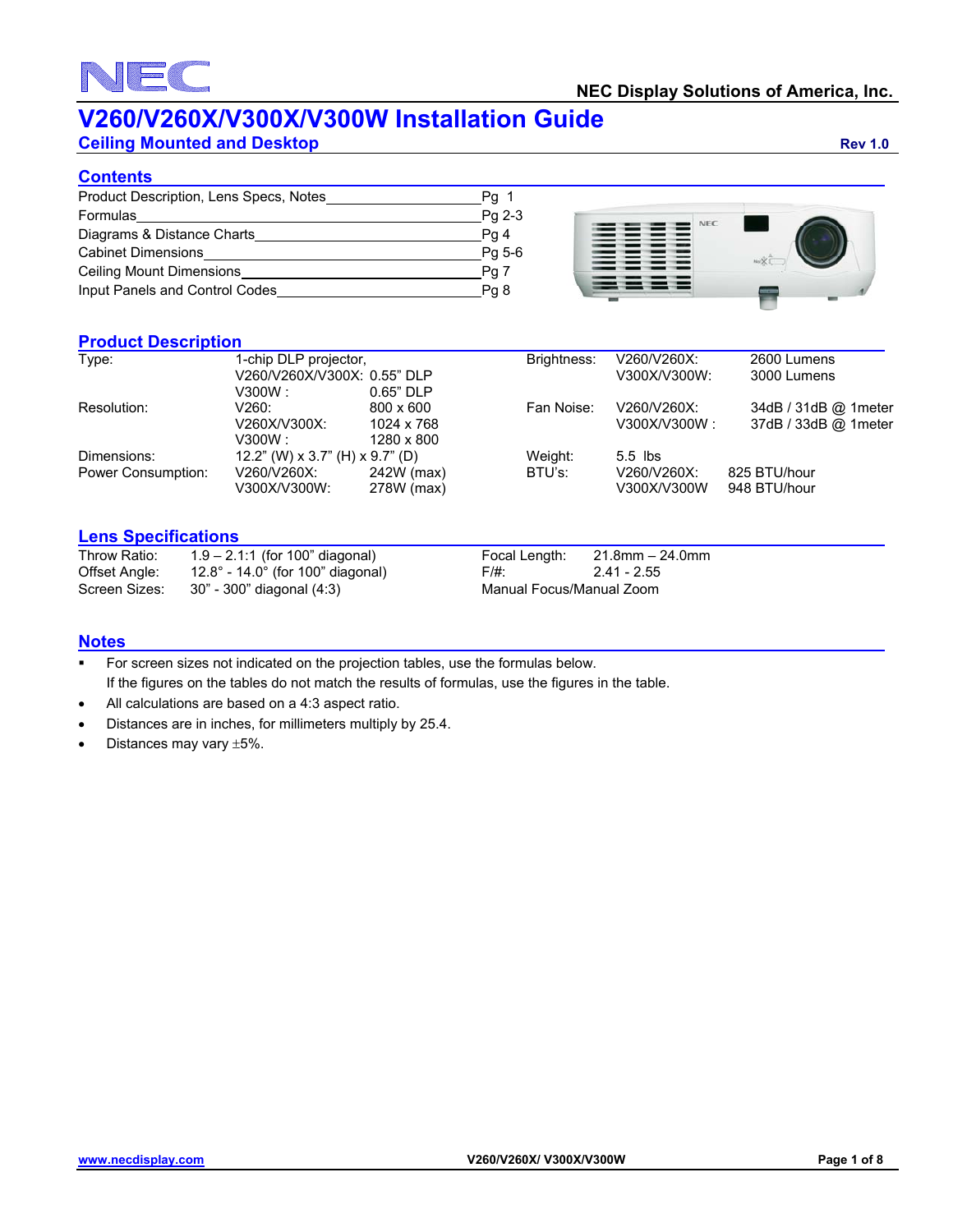

**Ceiling Mounted and Desktop Rev 1.0** 

#### **Formulas**

**The Projection Formulas use the image width for calculation. For proper projection placement, determine the image width for the desired screen size. Use the Screen Formulas below to calculate all screen dimensions. Plug in the width for "W" in the Projection Formulas.** 

**Refer to the diagrams and charts for popular screen sizes on page 2:** 

- $W = Image$  Width  $W = H \times 4/3$
- $H = \text{Image Height (size)}$   $H = W \times 3/4$
- $B$  = Vertical distance between lens center and screen center Screen Diagonal = W x  $5/4$
- C = Throw distance
- D = Vertical distance between lens center and screen top (screen bottom for desktop application)

### **Projection Formulas:**

- **B** = 0.487W
- $C$  (wide) = 1.94 $W$
- $C$  (tele) = 2.165W
- $D = 0.112W$
- $\alpha$  (wide) = tan<sup>-1</sup> (B/C(wide))
- $\alpha$  (tele) = tan<sup>-1</sup> (B/C(tele))

### **Distance Chart for popular 4:3 screens**

#### **Definitions: 4:3 Screen Formulas:**

|          | Screen Size (4:3) |            | B      | C            |                          | D      | $\alpha$ |                                          |  |  |             |
|----------|-------------------|------------|--------|--------------|--------------------------|--------|----------|------------------------------------------|--|--|-------------|
| Diagonal | Width(W)          | Height (H) |        | w ide - tele |                          |        |          |                                          |  |  | wide - tele |
| inches   | inches            | inches     | inches | inches       |                          | inches | degrees  |                                          |  |  |             |
| 30       | 24                | 18         | 12     | 46           |                          | 52     | 3        | 12.7<br>14.1                             |  |  |             |
| 60       | 48                | 36         | 23     | 93           | $\overline{\phantom{a}}$ | 104    | 5        | 12.7<br>14.1<br>$\overline{\phantom{0}}$ |  |  |             |
| 67       | 53.6              | 40.2       | 26     | 104          | -                        | 116    | 6        | 12.7<br>14.1<br>$\overline{\phantom{0}}$ |  |  |             |
| 72       | 57.6              | 43.2       | 28     | 111          | -                        | 125    | 6        | 12.7<br>14.1<br>$\qquad \qquad -$        |  |  |             |
| 84       | 67.2              | 50.4       | 33     | 130          | -                        | 146    | 8        | 12.7<br>14.1<br>$\overline{\phantom{0}}$ |  |  |             |
| 90       | 72                | 54         | 35     | 139          | -                        | 156    | 8        | 12.7<br>14.1<br>$\overline{\phantom{a}}$ |  |  |             |
| 100      | 80                | 60         | 39     | 155          | -                        | 173    | 9        | 12.7<br>14.1<br>$\overline{\phantom{a}}$ |  |  |             |
| 120      | 96                | 72         | 47     | 186          | -                        | 208    | 11       | 12.7<br>14.1<br>$\overline{\phantom{0}}$ |  |  |             |
| 150      | 120               | 90         | 58     | 232          | -                        | 260    | 13       | 14.1<br>12.7<br>$\qquad \qquad -$        |  |  |             |
| 180      | 144               | 108        | 70     | 279          | -                        | 312    | 16       | 12.7<br>14.1<br>$\overline{\phantom{0}}$ |  |  |             |
| 210      | 168               | 126        | 82     | 325          | -                        | 364    | 19       | 12.7<br>14.1<br>$\overline{\phantom{a}}$ |  |  |             |
| 240      | 192               | 144        | 94     | 372          | -                        | 416    | 22       | 12.7<br>14.1<br>-                        |  |  |             |
| 270      | 216               | 162        | 105    | 418          | -                        | 468    | 24       | 12.7<br>14.1<br>$\overline{\phantom{a}}$ |  |  |             |
| 300      | 240               | 180        | 117    | 465          |                          | 520    | 27       | 12.7<br>14.1<br>$\overline{\phantom{a}}$ |  |  |             |

*Note: For screen sizes not indicated on the projection tables, use the formulas on page 1.*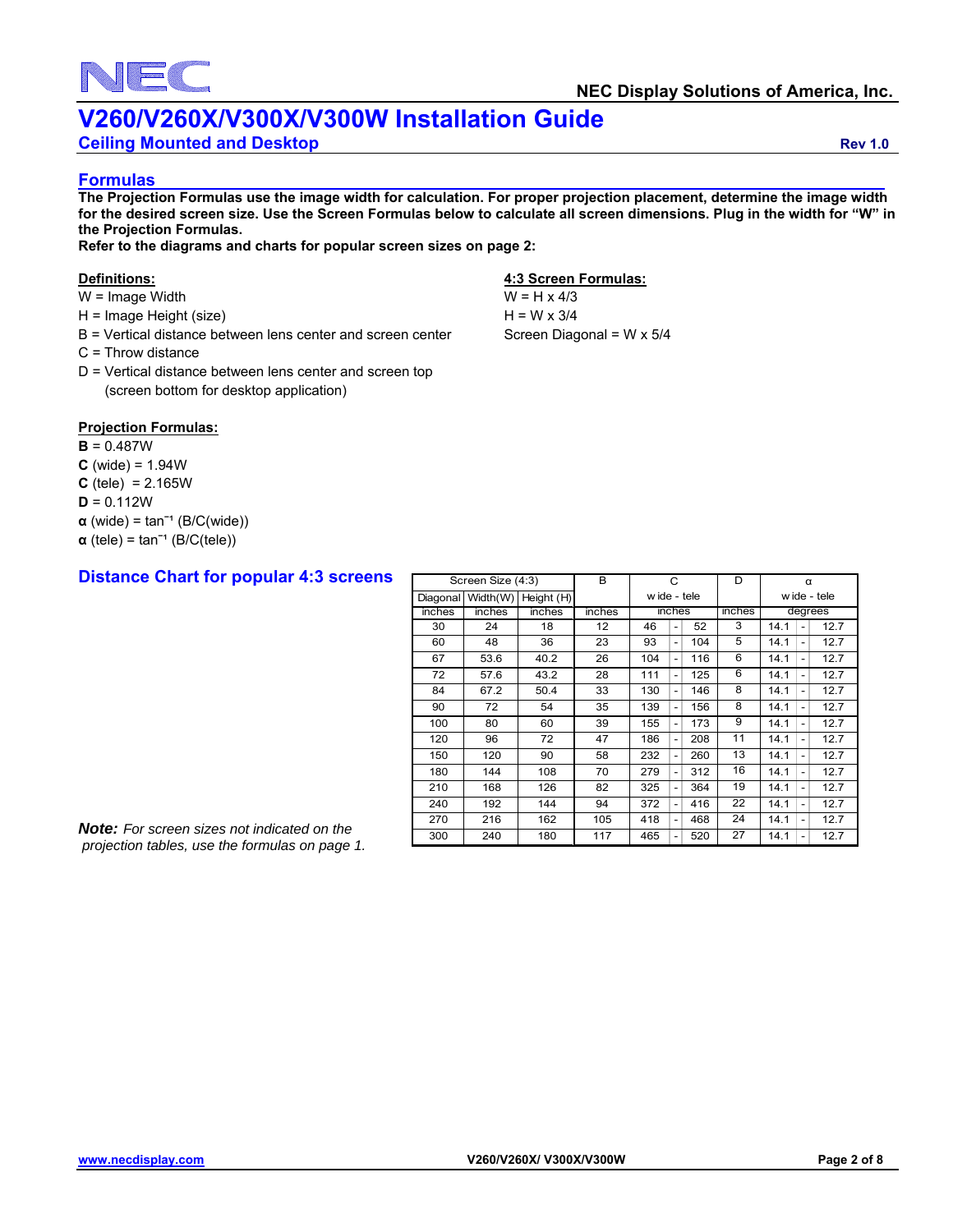

**Ceiling Mounted and Desktop Rev 1.0** 

#### **Formulas**

**The Projection Formulas use the image width for calculation. For proper projection placement, determine the image width for the desired screen size. Use the Screen Formulas below to calculate all screen dimensions. Plug in the width for "W" in the Projection Formulas.** 

**Refer to the diagrams and charts for popular screen sizes on page 2:** 

- $W = \text{Image Width}$   $W = H \times 16/10$
- $H = \text{Image Height (size)}$   $H = W \times 10/16$
- B = Vertical distance between lens center and screen center Screen Diagonal = W x 18.868/16
- C = Throw distance
- D = Vertical distance between lens center and screen top (screen bottom for desktop application)

#### **Definitions: 16:10 Screen Formulas:**

#### **Projection Formulas:**

#### $B = 0.391W$

- $C$  (wide) =  $1.55W$
- $C$  (tele) = 1.70W
- **D** = 0.078W
- $\alpha$  (wide) = tan<sup>-1</sup> (B/C(wide))
- $\alpha$  (tele) = tan<sup>-1</sup> (B/C(tele))

### **Distance Chart for popular 16:10 screens**

|          |          | Screen Size (16:10) |        | C            |                          | D      | α                       |                                          |  |  |  |  |              |
|----------|----------|---------------------|--------|--------------|--------------------------|--------|-------------------------|------------------------------------------|--|--|--|--|--------------|
| Diagonal | Width(W) | Height (H)          |        | w ide - tele |                          |        |                         |                                          |  |  |  |  | w ide - tele |
| inches   | inches   | inches              | inches | inches       |                          | inches | degrees                 |                                          |  |  |  |  |              |
| 30       | 25       | 16                  | 10     | 39           | $\overline{\phantom{0}}$ | 43     | 2                       | 12.9<br>14.2<br>$\overline{a}$           |  |  |  |  |              |
| 60       | 51       | 32                  | 20     | 79           | $\overline{\phantom{0}}$ | 86     | 4                       | 12.9<br>14.2<br>$\overline{\phantom{0}}$ |  |  |  |  |              |
| 67       | 57       | 36                  | 22     | 88           | $\overline{\phantom{0}}$ | 97     | $\overline{\mathbf{4}}$ | 12.9<br>14.2<br>$\overline{\phantom{0}}$ |  |  |  |  |              |
| 72       | 61       | 38                  | 24     | 95           | $\overline{\phantom{0}}$ | 104    | 5                       | 12.9<br>14.2<br>$\overline{\phantom{0}}$ |  |  |  |  |              |
| 84       | 71       | 45                  | 28     | 110          | -                        | 121    | 6                       | 12.9<br>14.2<br>$\overline{\phantom{0}}$ |  |  |  |  |              |
| 90       | 76       | 48                  | 30     | 118          | -                        | 130    | 6                       | 12.9<br>14.2<br>$\overline{\phantom{0}}$ |  |  |  |  |              |
| 100      | 85       | 53                  | 33     | 131          | -                        | 144    | $\overline{7}$          | 12.9<br>14.2<br>$\overline{\phantom{0}}$ |  |  |  |  |              |
| 120      | 102      | 64                  | 40     | 158          | $\overline{\phantom{0}}$ | 173    | 8                       | 12.9<br>14.2<br>$\overline{\phantom{0}}$ |  |  |  |  |              |
| 150      | 127      | 79                  | 50     | 197          | $\overline{\phantom{0}}$ | 216    | 10                      | 12.9<br>14.2<br>$\overline{\phantom{0}}$ |  |  |  |  |              |
| 180      | 153      | 95                  | 60     | 236          | $\overline{\phantom{0}}$ | 259    | 12                      | 12.9<br>14.2<br>$\overline{a}$           |  |  |  |  |              |
| 210      | 178      | 111                 | 70     | 276          | $\overline{\phantom{0}}$ | 303    | 14                      | 14.2<br>12.9<br>$\qquad \qquad -$        |  |  |  |  |              |
| 240      | 204      | 127                 | 80     | 315          | $\overline{\phantom{0}}$ | 346    | 16                      | 12.9<br>14.2<br>$\overline{\phantom{0}}$ |  |  |  |  |              |
| 270      | 229      | 143                 | 89     | 355          | $\overline{\phantom{0}}$ | 389    | 18                      | 12.9<br>14.2<br>$\overline{\phantom{0}}$ |  |  |  |  |              |
| 300      | 254      | 159                 | 99     | 394          | $\overline{\phantom{0}}$ | 432    | 20                      | 12.9<br>14.2<br>$\overline{\phantom{0}}$ |  |  |  |  |              |

<sup>20</sup> *Note: For screen sizes not indicated on the projection tables, use the formulas on page 1.*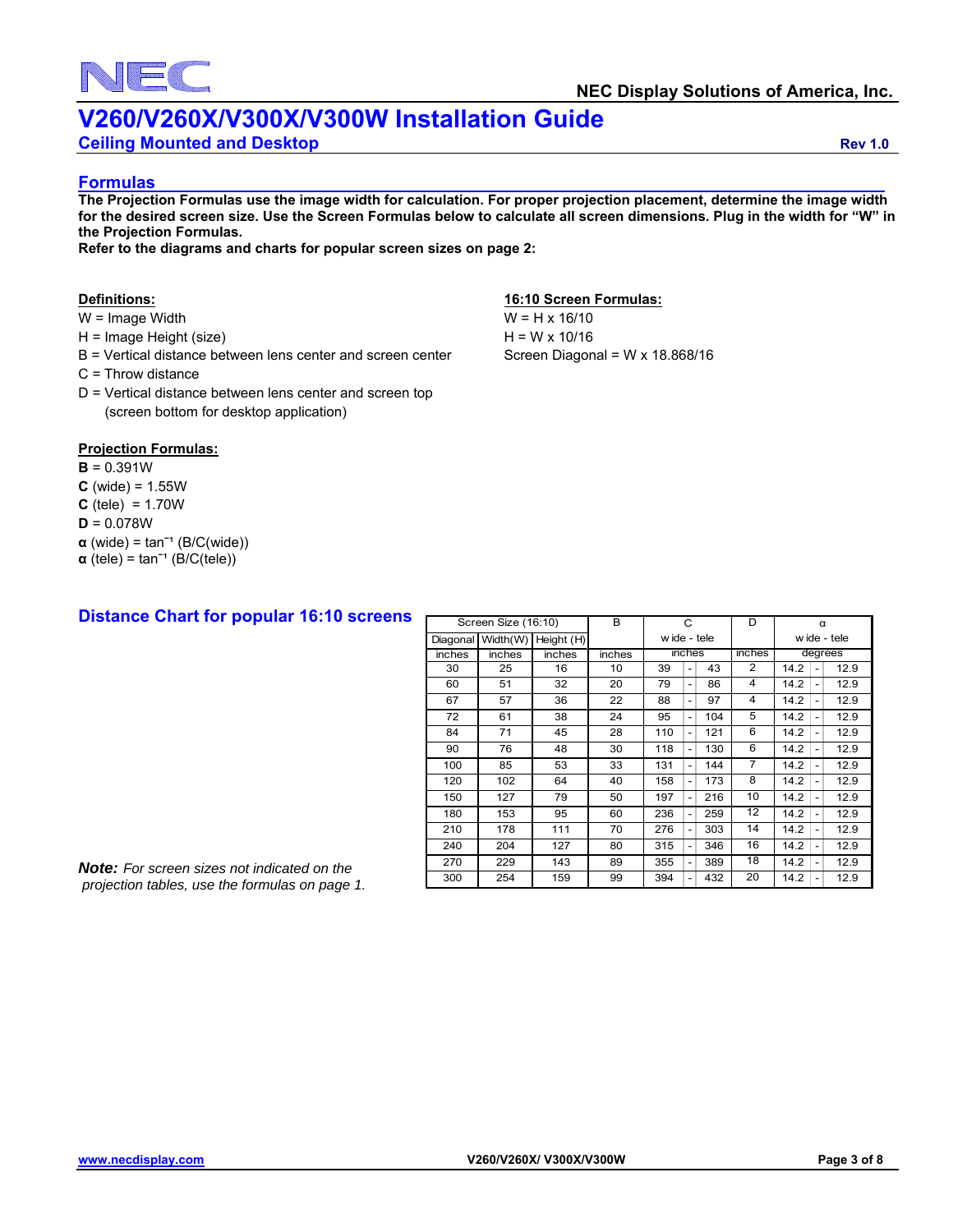### EC N

## **V260/V260X/V300X/V300W Installation Guide**

**Ceiling Mounted and Desktop Rev 1.0 Rev 1.0** 

### **Diagrams and Distance Charts**

The following shows the proper relative positions of the projector and screen. Refer to the table to determine the position of installation.

Distances are in inches. For millimeters multiply by 25.4.

### **Ceiling Mounted**



### **Desktop**

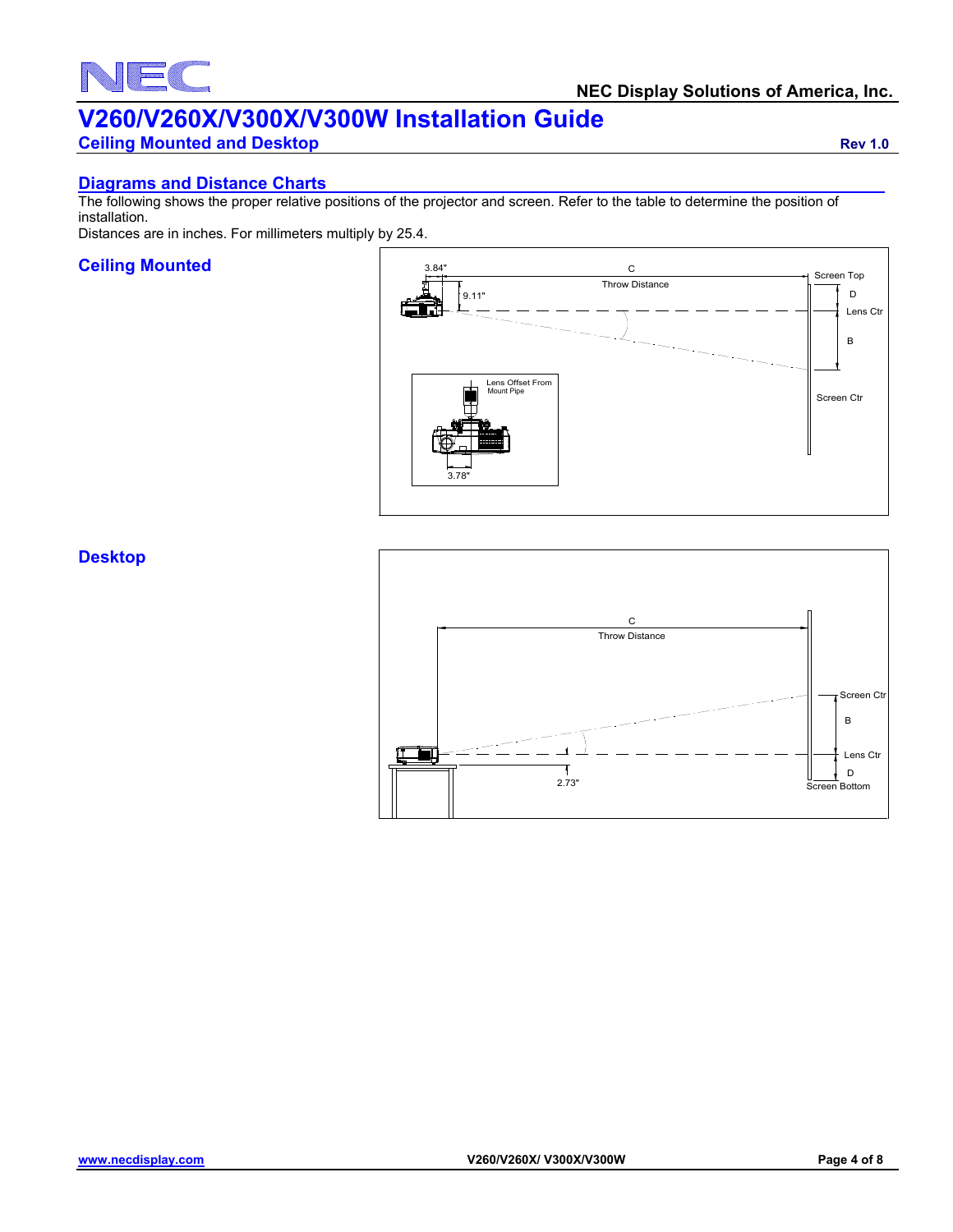# NEC

## **V260/V260X/V300X/V300W Installation Guide**

**Ceiling Mounted and Desktop Rev 1.0 Ceiling Mounted and Desktop Rev 1.0** 

### **Cabinet Dimensions**

The following drawings show the cabinet dimensions. Dimensions are in inches. For millimeters multiply by 25.4.



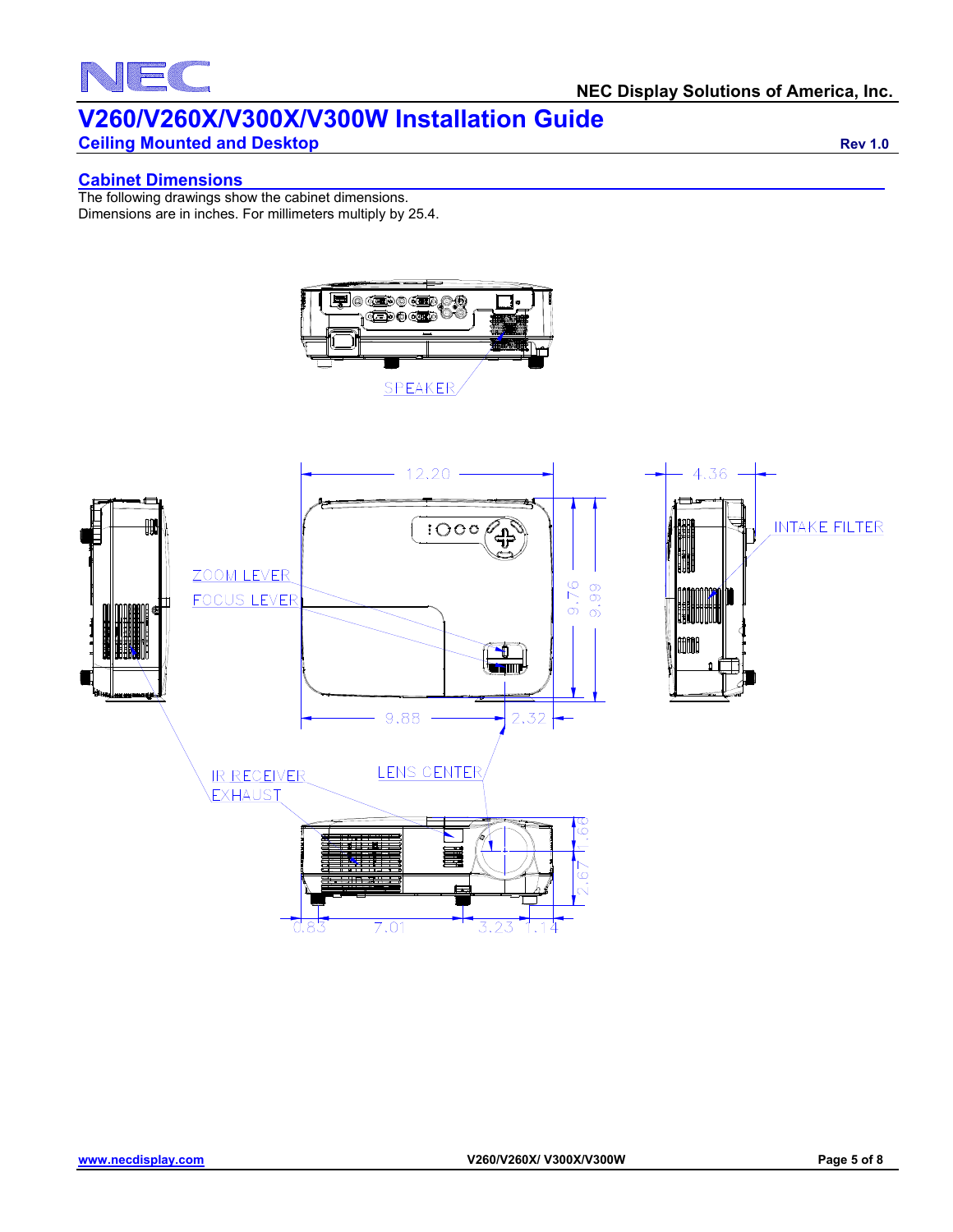

**Ceiling Mounted and Desktop Rev 1.0 Rev 1.0** 

### **Cabinet Dimensions (continued)**

The following drawings show the cabinet dimensions. Dimensions are in inches. For millimeters multiply by 25.4.

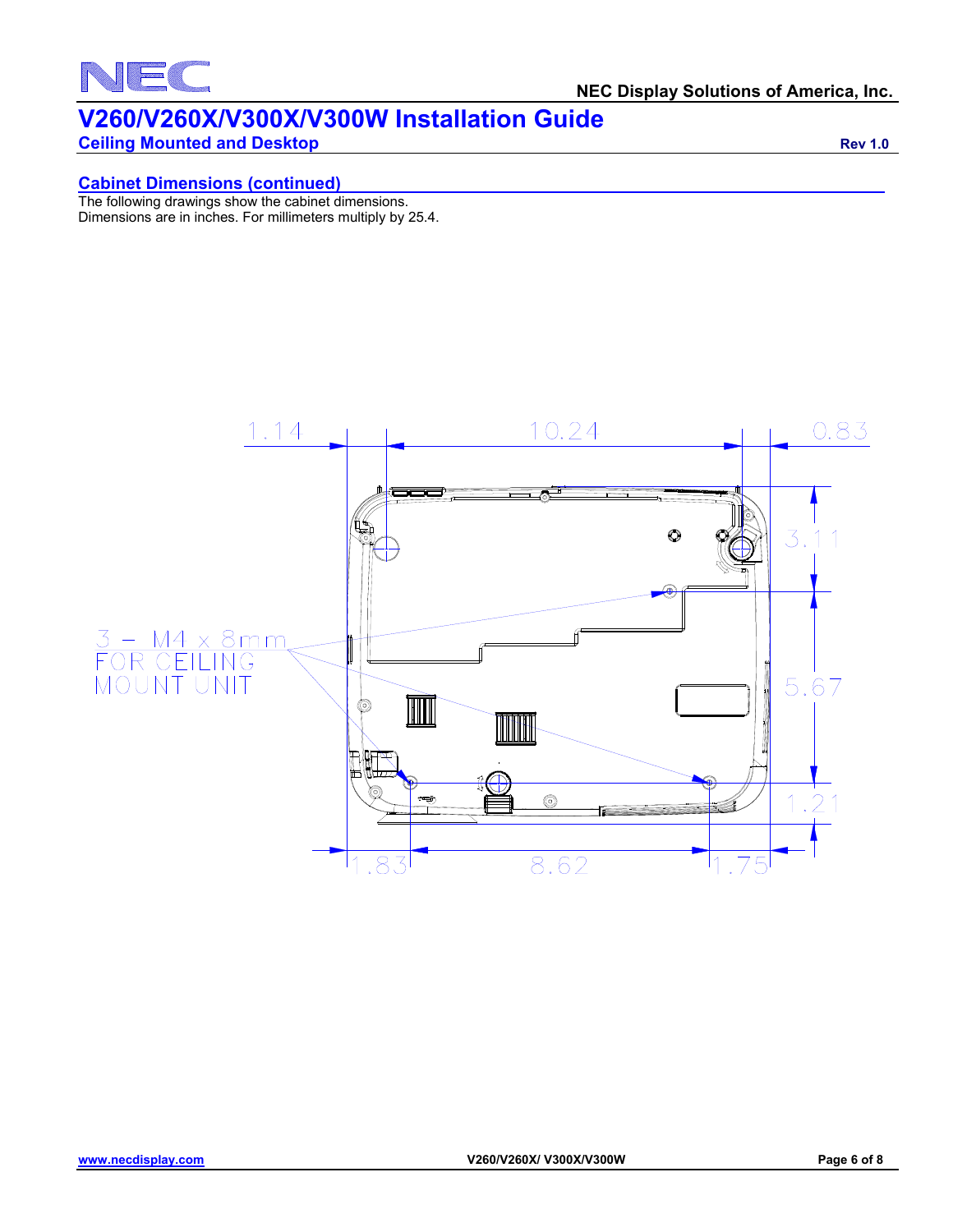# NEC

### **V260/V260X/V300X/V300W Installation Guide**

### **Ceiling Mounted and Desktop Rev 1.0 Rev 1.0**

### **Optional Ceiling Mount Dimensions (Model #: NP01UCM)**

The following drawings show the ceiling mount dimensions. Dimensions are in inches. For millimeters multiply by 25.4.